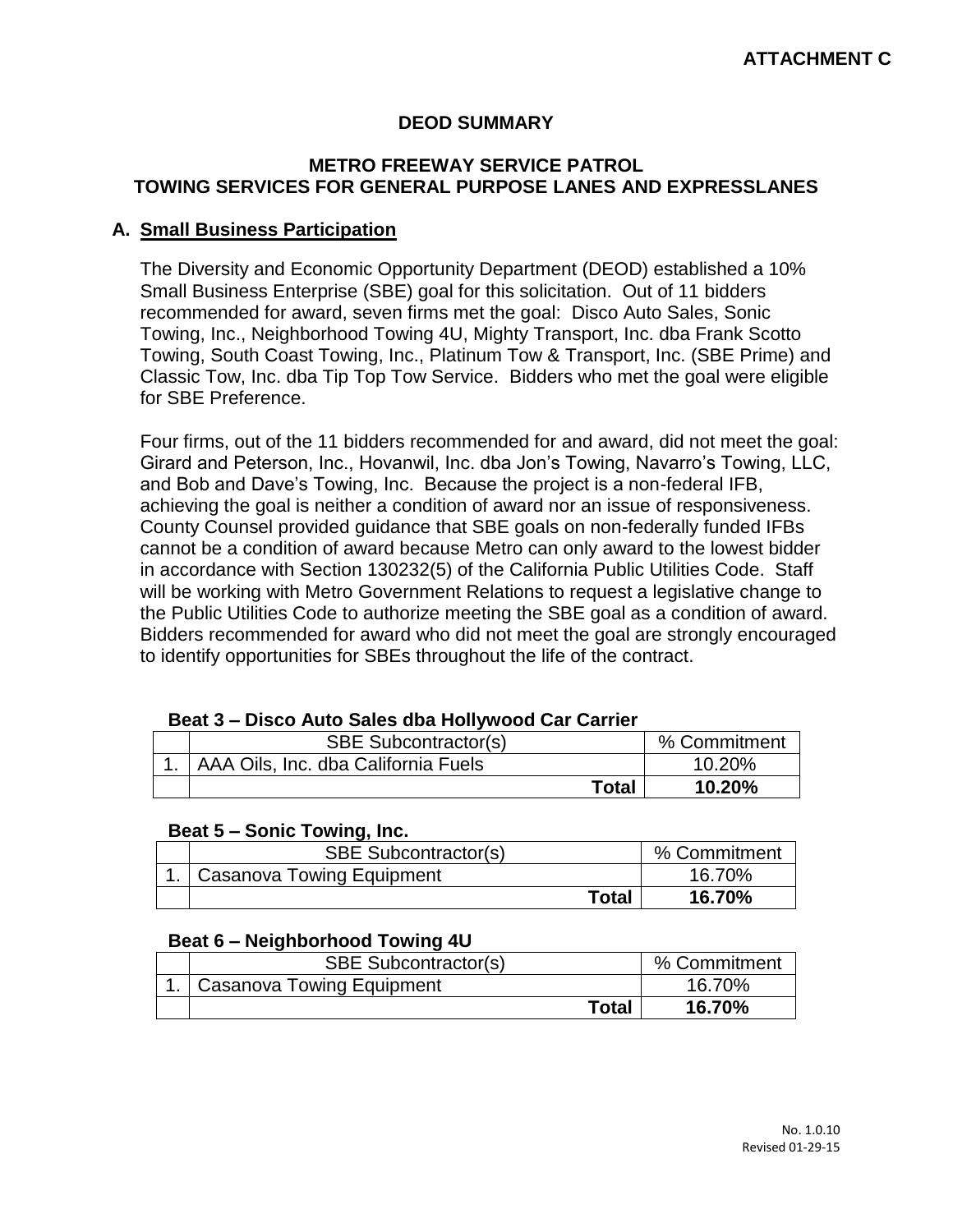# **Beat 7 – Girard & Peterson, Inc.**

| <b>SBE Subcontractor(s)</b>              | % Commitment |
|------------------------------------------|--------------|
| 1.   AAA Oils, Inc. dba California Fuels | 1.45%        |
| <b>Buchanan &amp; Associates</b>         | 1.20%        |
| Casanova Towing Equipment                | 1.38%        |
| Total                                    | 4.03%        |

# **Beat 9 – Mighty Transport, Inc. dba Frank Scotto Towing**

|    | <b>SBE Subcontractor(s)</b>              | % Commitment |
|----|------------------------------------------|--------------|
|    | 1.   AAA Oils, Inc. dba California Fuels | 10.14%       |
| 2. | Buchanan & Associates                    | 0.87%        |
| 3. | <b>JCM &amp; Associates</b>              | 0.10%        |
|    | 4.   Performance Auto Body               | 0.22%        |
|    | <b>Total</b>                             | 11.32%       |

# **Beat 11 – Girard & Peterson, Inc.**

|    | <b>SBE Subcontractor(s)</b>              | % Commitment |
|----|------------------------------------------|--------------|
|    | 1.   AAA Oils, Inc. dba California Fuels | 1.45%        |
|    | Buchanan & Associates                    | 1.20%        |
| 3. | Casanova Towing Equipment                | 1.38%        |
|    | Total                                    | 4.03%        |

# **Beat 17 – Sonic Towing, Inc.**

| <b>SBE Subcontractor(s)</b> | % Commitment |
|-----------------------------|--------------|
| Casanova Towing Equipment   | 16.70%       |
| <b>Total</b>                | 16.70%       |

#### **Beat 23 – South Coast Towing, Inc.**

| <b>SBE Subcontractor(s)</b>              | % Commitment |
|------------------------------------------|--------------|
| 1.   AAA Oils, Inc. dba California Fuels | 10.09%       |
| <b>Total</b>                             | 10.09%       |

## **Beat 27 – Hovanwil, Inc. dba Jon's Towing**

| <b>SBE Subcontractor(s)</b> | % Commitment |
|-----------------------------|--------------|
| None                        | $0.00\%$     |
| <b>Total</b>                | $0.00\%$     |

# **Beat 29 – Platinum Tow & Transport, Inc. (SBE Prime)**

| <b>SBE Subcontractor(s)</b>    | % Commitment |
|--------------------------------|--------------|
| Platinum Tow & Transport, Inc. | 100%         |
| <b>Total</b>                   | 100%         |